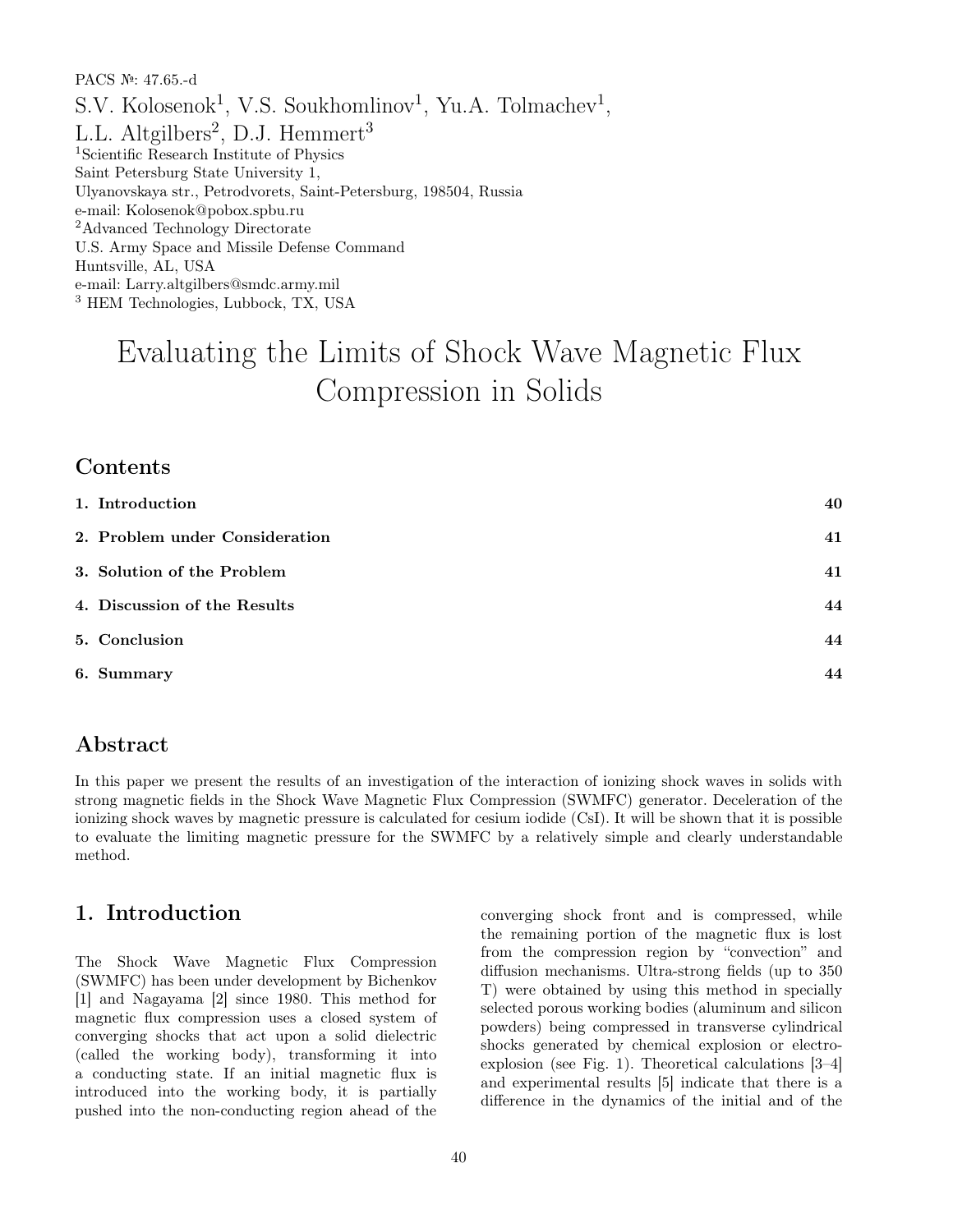final stages of the flux compression process.

Prishchepenko [5] has shown that there is an abrupt change in the magnetic dipole moment, when the working body of the SWMFC is a single crystal of Cesium Iodide (CsI). This effect was explained to be due to oscillations of the shock wave velocity under the influence of strong magnetic field pressure during the final stage of compression. Unfortunately, a definite value for the magnetic field strength achieved in Prishchepenko's experiments has not been published [6]. Prishchepenko has also used single crystal of LiNbO3, which is known to be strong piezoelectric material capable of generating high voltages [7], in his experiments. When depolarized, it can produce electrical breakdown and associated RF emissions.

Bichenkov and his colleagues [8] have done a series of numerical calculations for porous materials and concluded that, for certain experimental device parameters, in addition to the limiting cases of shock wave deceleration by a strong field and of unlimited shock propagation, there is an oscillatory compression mode, where the pressure, the material density, and the local magnetic flux density oscillate behind the shock front. What magnetohydrodynamic (MHD) phenomena occur ahead of the shock front has not been studied by these authors, probably because of limitations in their experimental devices; that is, they could not make near-axis measurements due to the large size of the inductive magnetic field sensors. These authors have also shown that for the case of unlimited magnetic energy growth (which corresponds to a compression ratio in the working body greater than 2, which is realizable), the shock wave is decelerated by magnetic pressure until it is stopped. They obtained a formula for the magnetic field limit for the planar wave SWMFC and an ordinary differential equation for estimating the field limit for a converging cylindrical shock wave SWMFC. However, these results have slight relevance to the study of the physics of SWMFC, because they depend on such parameters as the liner mass in the shock wave source, which is only essential from an engineering point of view. If it is possible to derive a general expression for the dependence of shock propagation dynamics on shock pressure and magnetic pressure and for the working body equation-of-state (EOS), then a useful method could be developed for studying and evaluating the SWMFC.

## 2. Problem under Consideration

In this paper, we propose to seek the conditions that cause shock wave deceleration in strong fields. In plasma physics, a model for the "magnetic wall" concept, where shocks in plasmas are partially reflected from a magnetic field discontinuity, is known. Diffusion of the field through the shock front can be neglected, because of its high magnetic Reynolds' number, which is typical in SWMFC experiments. So the main parameter that affects the electromagnetic phenomena occurring within the generator is the magnetic field strength. In this case, we can assume that the interaction of the magnetic field with the ionizing shock occurs at the shock front. The flux density and the shock parameters can be evaluated independent of each other for each shock front position [9,10], so that it is now possible to study flux compression and the shock propagation processes separately. Then we will use a stepwise approximation for the magnetic field change in the compression zone instead of that of a monotonously increasing field. After each interaction of the incident ionizing shock wave with field discontinuities, reflected and transmitted waves are formed. The reflected wave travels backward and the transmitted wave, which is the remainder of the incident wave but with lower energy, travels forward. This model was suggested, calculated, and experimentally proven for gases by Bout and Gross [11] in 1970 for planar shocks. They evaluated the shock deceleration parameters by using the ideal gas approximation, assuming infinite conductivity and that the shock wave "forgets" about its source. So, it is suggested here to use this simple method, based on the approximation that the field jumps sharply from approximately zero to a finite final value (the  $x, t$ -diagram of this process is presented in Fig. 2). The transmitted wave, which weakens and which cannot switch on the conductivity of the compressed substance, will be gas dynamic, i.e., will not react with strong fields at all, and the strong reflected wave will propagate into the area where the field is too low to influence its propagation, so it can be considered to be gas dynamic as well. This simplification is allowable, because strong reflected waves can only occur during the final stage of operation of the SWMFC, which is the stage we want to focus on.

The field strength that yields a magnetic pressure capable of almost stopping the incident shock wave, calculated by using the approximations noted above, will be a maximum limiting value, since in Bout's paper it was shown that for a multi-step increase in the magnetic field, the shock wave deceleration will be even greater than that for the same final field strength.

## 3. Solution of the Problem

To solve this problem with this method, we will calculate the magnetic pressure at the moment the shock wave decelerates to the velocity of a weak nonionizing shock wave and the field no longer interacts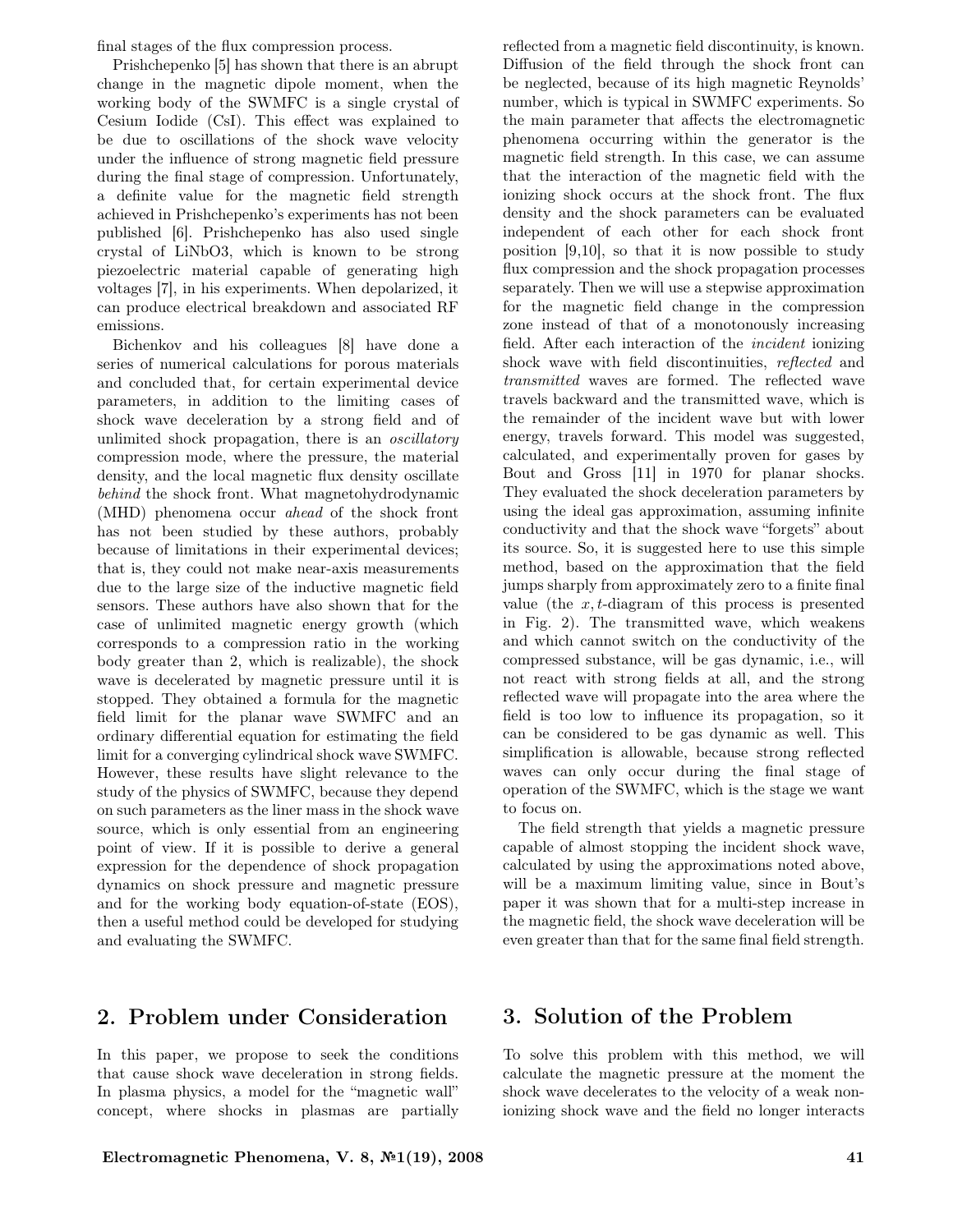

Fig. 1. Artist concept of Shock Wave Magnetic Flux Compression scheme:  $R_0$  – radius of the working body at which the shock wave is initiated,  $R_T$  – radius of the working body after compression by the shock wave,  $R_F$  – shock front position,  $D$  – shock velocity,  $u_p$  – particle velocity of the compressed matter,  $E$  – electric field ahead of the shock front,  $i$  – current in the shock compressed working body, and  $B$  – magnetic field being amplified in the non-conductive area of the working body.

with the working body under shock compression. When the reflected and transmitted waves propagate away from each other to a distance of at least a few orders of magnitude greater than the size of the atomic lattice elements  $(3.6 \tA)$ , we notice the existence of a region, inside of which the incident shock has already interacted with the magnetic field, but geometrical changes of the shock intensity in both the reflected and transmitted waves remain negligible. The shock wave radius will be greater than the size of the above mentioned region by at least a few orders of magnitude, otherwise it will be problematic to consider the shock deceleration with this method. The influence of the cylindrical geometry on the propagation of reflected and transmitted shock waves outside of the selected region will not be considered, because already passed shocks commonly don't influence events that have already happened; that is, the incident wave interaction with the field discontinuity (this is called the "single reflection" approximation, since the influence of secondary interactions is assumed to be weaker). To analyze these processes, we can use the shock conditions at the discontinuity boundary, which are the same as those assumed for the planar shock wave case.

The EOS for a porous working body is not considered in our analysis, because of the sharp jump in the density from that of the initial packing of the porous material to that of a non-porous solid and because of the uncertainty in the pressure values for the same density when shock compressing high porous materials. So, we selected CsI, which was used in the experiments described in [6], as the working body. The minimum attainable pressure in the decelerated



Fig. 2.  $x, t$  – Diagram of the shock with field interaction:  $S_I$  – incident shock wave,  $S_T$  – transmitted shock wave,  $S_R$  – reflected shock wave,  $C_D$  – contact discontinuity,  $0$  – compressed matter in the incident wave, 1 – compressed matter in the reflected wave, 01 – compressed matter in the transmitted wave, 00 – uncompressed matter, grey colored is matter inside the magnetic field.

shock is that at which conductivity switches on; that is, where there is a sharp increase in conductivity. This is evident, because our model was developed from that with a multi-step increase of the magnetic field, where, if we consider the ionizing shock decaying to one of a non-ionizing amplitude, the further shock decay will not be possible, because the incident wave then does not switch on the conductivity and, thus, the compressed matter does not interact with the magnetic field discontinuity. It is also evident that the conductivity increase in solids occurs at a high compression ratio (for CsI the ratio ranges from 2 to 2.2), so one can't conclude that the material is motionless behind the transmitted shock. Therefore, we will consider the incident wave, the reflected wave and the transmitted wave. The latter should have pressure in the range where conductivity reversal occurs. The reflected wave pressure must be equal to the sum of the transmitted wave pressure and the magnetic pressure (otherwise additional shocks will occur) and the particle velocities must be equal (otherwise additional shocks or working body break up will occur). Thus, we have two gas dynamic shocks and one contact discontinuity between them. This situation is described by the shock conditions (the parameters are identical to those in Fig. 2) for the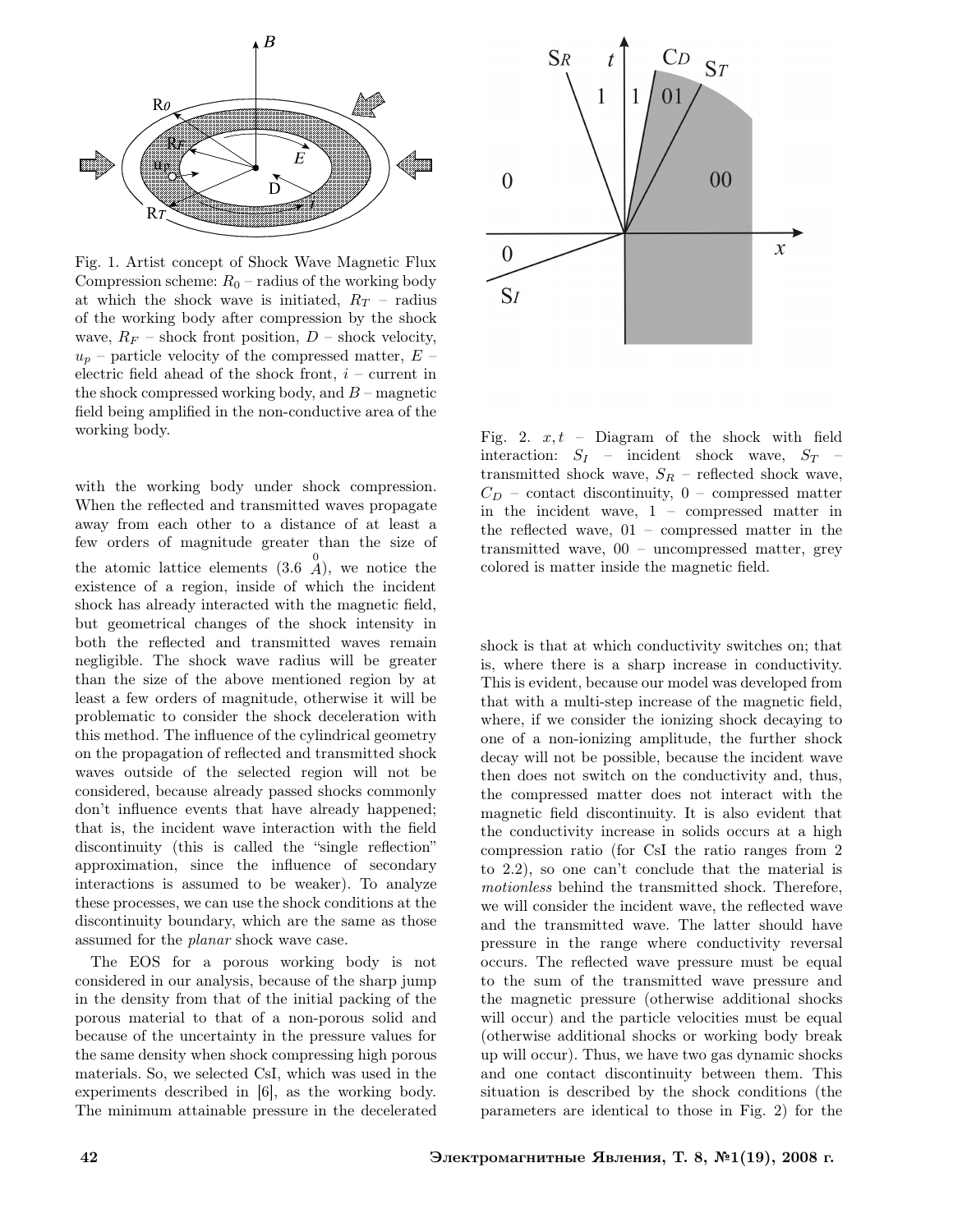reflected shock:

$$
E_1 - E_0 = \frac{(p_0 + p_1)}{2} (\eta_0 - \eta_1), \tag{1}
$$

$$
u_1 - u_0 = \sqrt{(p_1 - p_0)(\eta_0 - \eta_1)}, \tag{2}
$$

where E is the specific energy,  $\eta = 1/\rho$  is the specific volume,  $p$  is pressure, and  $u$  is particle velocity, and for the transmitted shock the boundary conditions are fulfilled:

$$
E_{01} - E_{00} = \frac{(p_{01} + p_{00})}{2} (\eta_{00} - \eta_{01}),
$$
  

$$
u_{01} = \sqrt{(p_{01} - p_{00})(\eta_{00} - \eta_{01})}.
$$
 (3)

We also have the conditions for contact discontinuity (which occurs at the moment of interaction of the incident shock with the field discontinuity):

$$
p_1 = p_{01} + p_m, \quad u_{01} = u_1. \tag{4}
$$

The simplest Mie-Gruneisen EOS in thermodynamic form  $E(p, \eta)$  is taken from [12]:

$$
E = \frac{p\eta}{\Gamma} - \frac{B(n-1-\Gamma)}{\Gamma(n-1)\eta^{n-1}},
$$
\n(5)

where the constants  $B_n$ , and (Gruneisen parameter) are calculated by using the experimental values for the shock adiabatic, and cold compression. The parameters of the working body ahead of the transmitted shock and ahead of the reflected shock (or similarly, after the incident shock) are fixed by the available experimental data [13–16].

Substituting Eq. 5 into Eq. 1, we obtain the shock adiabatic equation:

$$
\frac{p_1 \eta_1}{\Gamma_1} - \frac{B_1 (n - 1 - \Gamma_1)}{\Gamma_1 (n - 1) \eta_1^{n - 1}} - \frac{p_0 \eta_0}{\Gamma_0} + \frac{B(n - 1 - \Gamma_0)}{\Gamma_0 (n - 1) \eta_0^{n - 1}} = \frac{(p_0 + p_1)}{2} (\eta_0 - \eta_1).
$$
 (6)

Substituting Eqs. 2–4 into Eq. 6, we obtain the following equation for  $p_m$ :

$$
\frac{(p_{01} + p_m) \left(\eta_0 - \frac{(u_0 - u_{01})^2}{p_{01} + p_m - p_0}\right)}{\Gamma_1}
$$

$$
- \frac{B_1 (n - 1 - \Gamma_1)}{\Gamma_1 (n - 1) \left(\eta_0 - \frac{(u_0 - u_{01})^2}{p_{01} + p_m - p_0}\right)^{n - 1}}
$$

$$
- \frac{p_0 \eta_0}{\Gamma_0} + \frac{B(n - 1 - \Gamma_0)}{\Gamma_0 (n - 1) \eta_0^{n - 1}}
$$

$$
= \frac{(p_{01} + p_m + p_0)}{2} \left(\frac{(u_0 - u_{01})^2}{p_{01} + p_m - p_0}\right). (7)
$$

It is difficult to solve Eq. 7 analytically for all possible values of n. The numerical results for CsI



Fig. 3. Parameters of the shock wave-magnetic field interaction; that is, the relative compression of the incident wave  $(y\text{-axis})$  vs. the compression ratio of the incident shock wave (x-axis):  $D_R/D_{R_{\text{max}}}$  – relative velocity of reflected wave  $(\blacksquare); D_0/D_{R_{\text{max}}}$  – relative velocity of incident wave  $(\Box)$ ;  $p_m/10p_{0_{\text{max}}}$  – relative magnetic pressure ( $\times$ ); and  $p_0/p_{0_{\text{max}}}$  – relative shock pressure in the incident wave ( $\bullet$ ) when  $D_{R_{\text{max}}}$  = 21080 m/sec,  $p_0 = 645.2$  GPa.  $B \approx 3.2 \cdot 10^{-11}$  Pa,  $n \approx 5.5$  all  $\Gamma = 1.0$ , except  $\Gamma_{00} = 2.0$ . The cold compression data for the high compression ratios was extrapolated from [16] based on Lennard-Jones theory. The shock induced conductivity threshold was chosen for the case where the compression ratio was 2.2.

are presented in Fig. 3. From (4), we see that the matter in the transmitted wave is only decelerated, but not actually stopped. Then the flux compression will partially continue by the means of the conductive matter in the reflected wave, while the matter in the transmitted shock will no more interact with magnetic field discontinuity. We still consider the problem as we have already done, because the further magnetic field growth occurs by the law of an ordinary magnetic flux compression, while we study the SWMFC only here. The SWMFC may continue after the transmitted shock becomes non-ionizing in some cases we will mention below.

The magnetic field does not affect the motion of the non-conducting portion of material, so after the incident shock decelerates, the transmitted shock with relatively strong pressure still propagates into the working body; moreover, in cylindrical geometries it converges and thus its intensity is amplified. That may continue up to the time the conductivity switches on and a secondary conducting region appears. It is evident that the secondary conducting zone will increase the dissipative losses due to the formation of an unstable shock, which decelerates rapidly from the time of occurrence, so that the resistivity will be higher than in the main conducting region. Thus one can predict that, inside the flux compression area, periodic wave structures can form, but we cannot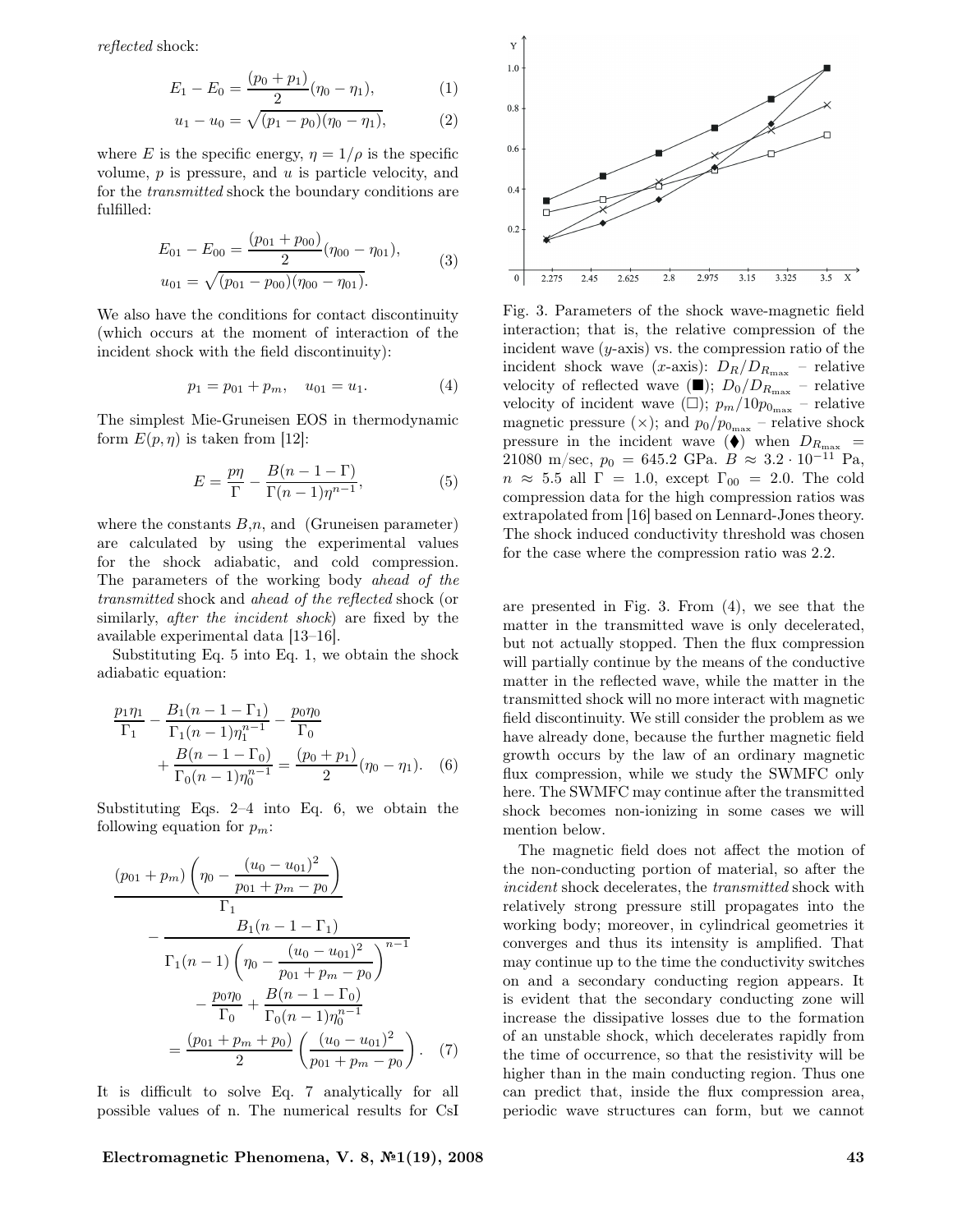evaluate their parameters by the method chosen due to the uncertainty in the conductivity reversal threshold in real shocks.

## 4. Discussion of the Results

Our data shows that for an incident shock pressure of 645 GPa (compression ratio is 3.5), the magnetic pressure required for shock wave deceleration down to the conductivity switch-on threshold is 5260 GPa (which corresponds to a field strength of 35 MG). This result is similar to that of Barmin (for a compression ratio of 3.33, the field strength was numerically calculated by using the full set of MHD partial differential equations (PDE's) and was found to be 55 MG [5]). The experimental results of Bichenkov show that for incident pressures of 5 GPa order, the magnetic pressure was 50 GPa (which corresponds to a field strength of 3.5 MG [9]).

Also, Bichenkov in [8] numerically predicted the existence of matter density oscillations behind the main shock wave front. In the case of high shock amplitudes, oscillations can split the main shock wave into separate shocks arranged in the form of spatially periodic wave structures (enclosed "recursively"), as predicted in this paper. It is evident, that one can also use other Bout's method, where the field is stepwise increased multiple times [11]. The reflected shock then must be considered to be magnetohydrodynamic. To simplify the solution, one can try linear or parabolic approximations for the dependency of the shock parameters on the compression ratio.

# 5. Conclusion

The magnetic field strength, required for the deceleration of the ionizing shock in solids, can be derived by solving the shock adiabatic equation for the known incident shock data and the equation-ofstate with the conditions for the non-ionizing shock and contact discontinuity. Typically magnetic field pressure is a few times greater than the pressure of the incident wave [11]. For Cesium Iodide, the magneticto-hydrodynamic pressure ratio can be as high as 8 times. The higher the incident wave pressure, the higher the magnetic-to-hydrodynamic pressure ratio has to be to fulfill the condition for maximum possible ionizing shock deceleration.

## 6. Summary

In summary, it has been shown that it is possible to calculate the parameters of the SWMFC by a relatively simple and clearly understandable method. For Cesium Iodide, it was shown, that to fulfill the condition for maximum possible ionizing shock deceleration, the magnetic-to-hydrodynamic pressure ratio has to be as high as 8 times, and that the higher the incident wave pressure is, the higher the magneticto-hydrodynamic pressures ratio has to be.

Manuscript received November 20, 2006

## References

- [1] E.I. Bichenkov, S.D. Gilev, and A.M. Trubachev // J.Appl.Mech.Tech.Phys. – 1980. – №5. – P. 125.
- [2] K. Nagayama New Method of Magnetic Flux Compression by means of the Propagation of Shock-induced Metallic Transition in Semiconductors // Appl.Phys.Lett. – 1981.  $-$  V. 38, N 2.  $-$  P. 109.
- [3] P. Tracy, L.L. Altgilbers, I. Merritt, M. Brown Shock Compression of Magnetic Fields in CsI // Megagauss Magnetic Field Generation, Its Application to Science and Ultra High Pulsed-Power Technology (ed. Hans J. Schneider-Muntau), Proceedings of 8th International Conference on Megagauss Magnetic Field Generation and Related Topics, Tallahassee, 1998, World Scientific, Singapore. – P. 450–457.  $-2004.$
- [4] S.E. Nyholm, Numerical Simulation of Shock Wave Driven Magnetic Flux Compression with MFCICS // FOA-R-98-00776-612-SE. Stockholm. - April 1998
- [5] A.A. Barmin and A.B. Prishchepenko, Compression of a Magnetic Field in a Single Crystal by a Strong Converging Ionizing Shock Wave // Megagauss Magnetic Field Pulsed Power Application, New York, Nova Science Publishers, Inc. – 1994.
- [6] L. Altgilbers, I. Merritt, M. Brown, R. Hoeberling, C.M. Fowler, J. Henderson, M. Lewis, W. Fenner, M. Hoeberling, and J. Pina, Compact Explosive Driven Sources of Microwaves // Megagauss Magnetic Field Generation, Its Application to Science and Ultra High Pulsed-Power Technology (ed. Hans J. Schneider-Muntau), Proceedings of VIIIth International Conference on Megagauss Magnetic Field Generation and Related Topics, Tallahassee, 1998, World Scientific, Singapore. – 2004. – P. 438–445.